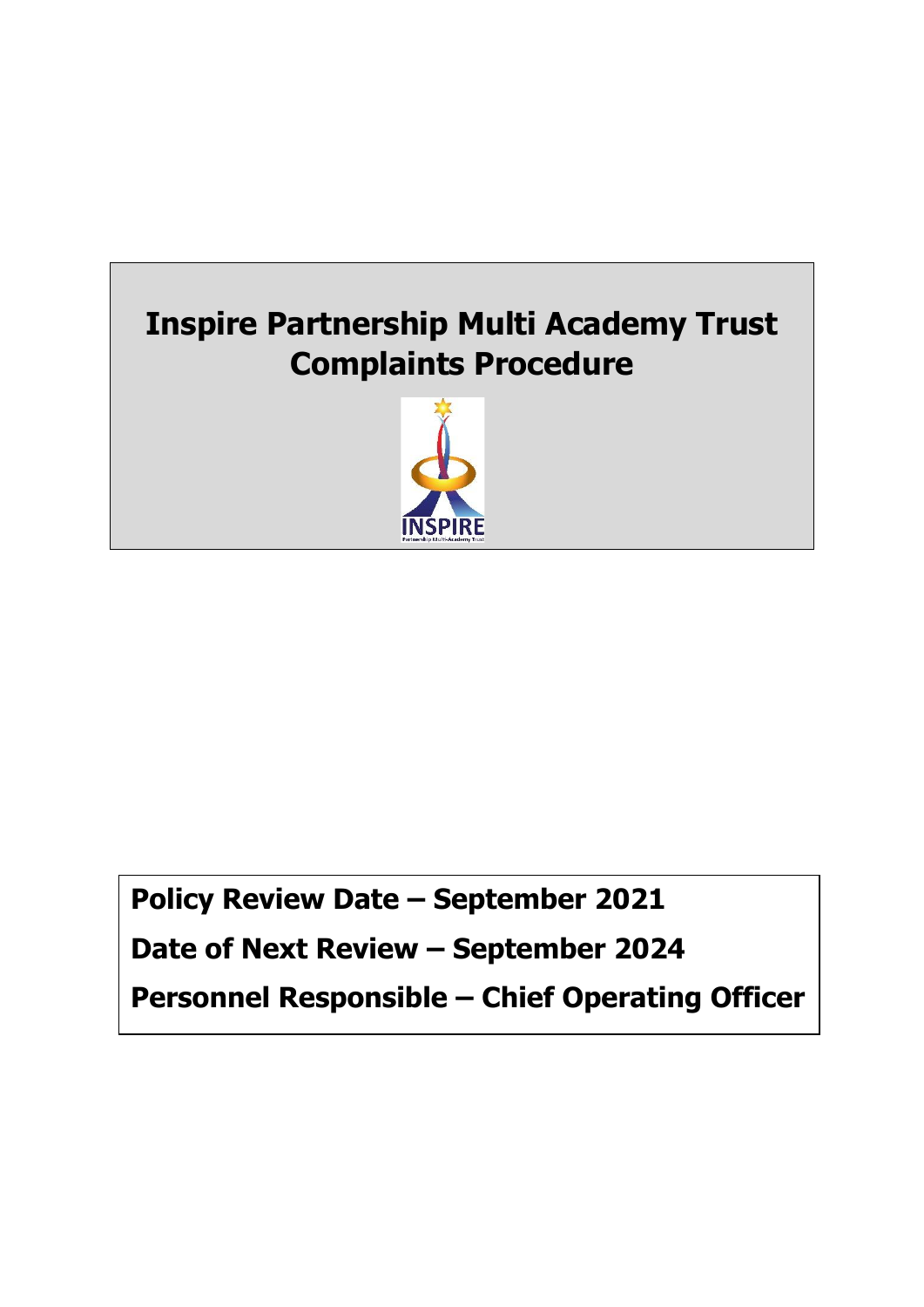#### **PROCEDURE FOR DEALING WITH GENERAL COMPLAINTS**

Each stage should be completed before progressing to the next stage.

**There is no further right of appeal. If the complainant considers that the complaints procedure has not been followed correctly, they may contact the ESFA.**



Complainant submits "Stage 2 Complaint Form" **within 3 months of the incident**  (proceed to stage 3 if about the Headteacher).

Headteacher/Designated Member of Staff carries out an investigation and reports outcome in writing to complainant. Copy of complaint sent to the Chief Operating Officer of the Trust

If the complainant is not satisfied, proceed to Stage 3.

# Stage 3 (formal) - Complaints Hearing

Complainant submits "Stage 3 Complaint Form" within 10 school days of receiving Stage 3 response.

The complaint is heard by a Panel consisting of at least three people who were not directly involved in the matters detailed in the complaint. At least one panel member shall be independent of the management and running of the academy. The Chief Operating officer will support the Appeal Complaints Panel. If the complainant is not satisfied, contact ESFA.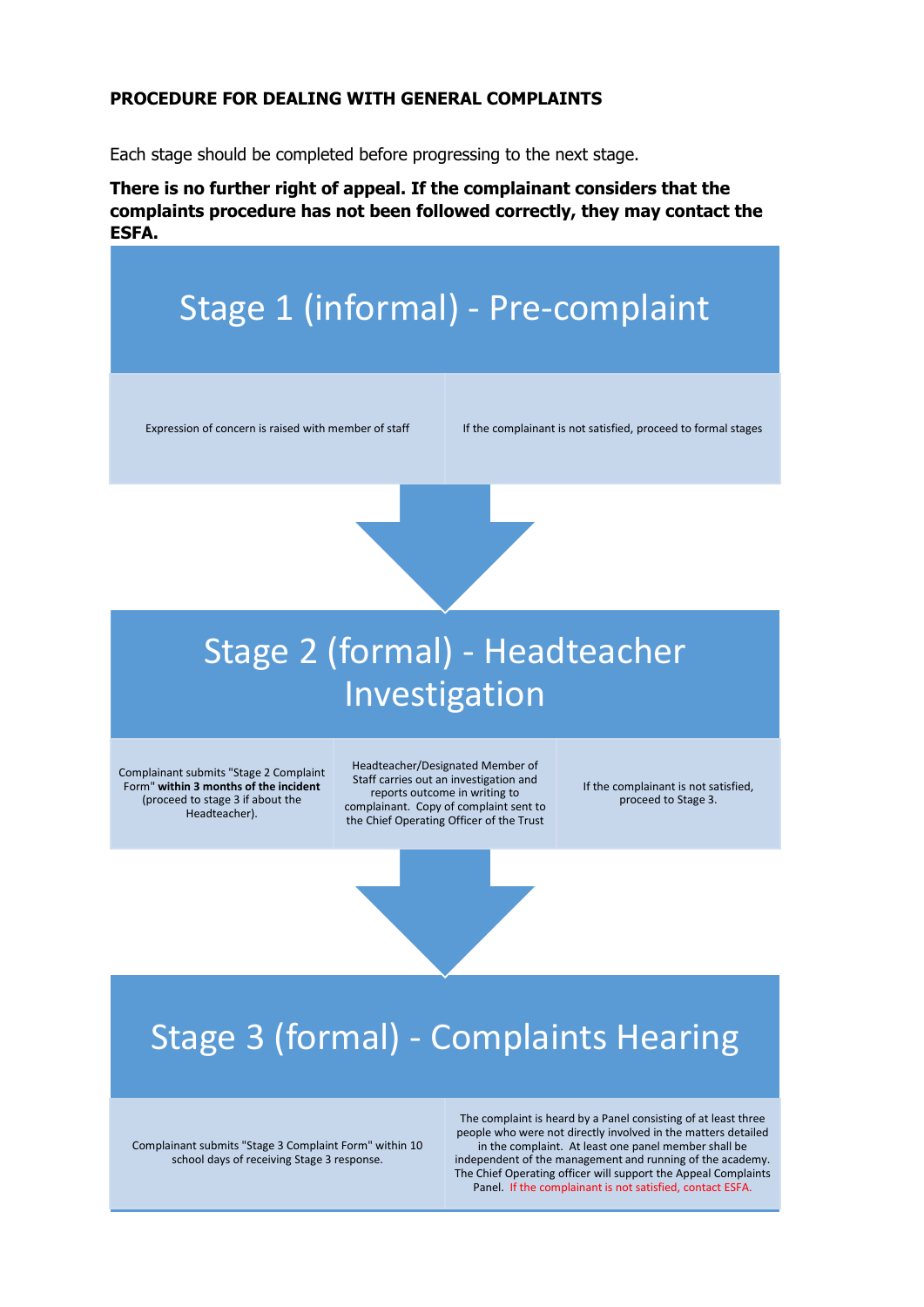# **COMPLAINTS PROCEDURE**

## **Introduction**

All schools are required, by Section 29 of the 2002 Education Act, to establish a complaints procedure and to publicise that procedure.

This policy is based on [guidance for schools on complaints procedures](https://www.gov.uk/government/publications/school-complaints-procedures) from the Department for Education (DfE), including the model procedure, and model procedure for dealing with unreasonable complaints and sets out our approach to dealing with parental concerns and complaints. A copy is available from the school website or school office.

All references to working days refer to days on which the school is open to pupils and for staff training days.

### **Scope**

The school intends to resolve complaints informally where possible, at the earliest possible stage.

There may be occasions when complainants would like to raise their concerns formally. This policy outlines the procedure relating to handling such complaints.

This policy does **not** cover complaints procedures relating to:

- > Admissions
- Statutory assessments of special educational needs (SEN)
- > Safeguarding matters
- Exclusion
- Whistle-blowing
- > Staff grievances
- > Staff discipline

Please see our separate policies for procedures relating to these types of complaint. Complaints about services provided by other providers who use school premises or facilities should be directed to the provider concerned.

## **General Principles**

The relevant academy/school will try to resolve problems informally wherever possible. An effective response and appropriate redress will be provided to all complaints as quickly as possible dependent upon the complexity of the issues raised.

Where the timescales within this procedure cannot be adhered to, the complainant should be informed as to why this is the case, and given a revised timescale for dealing with the complaint. This should be done within the specified timescale.

#### **Dealing with complaints**

a) At each stage, the person investigating the complaint will ensure that they:

- Clarify the nature of the complaint and unresolved issues
- Clarify what the complainant feels would put things right
- Interview those involved in the matter and/or those complained of, allowing them to be accompanied if they wish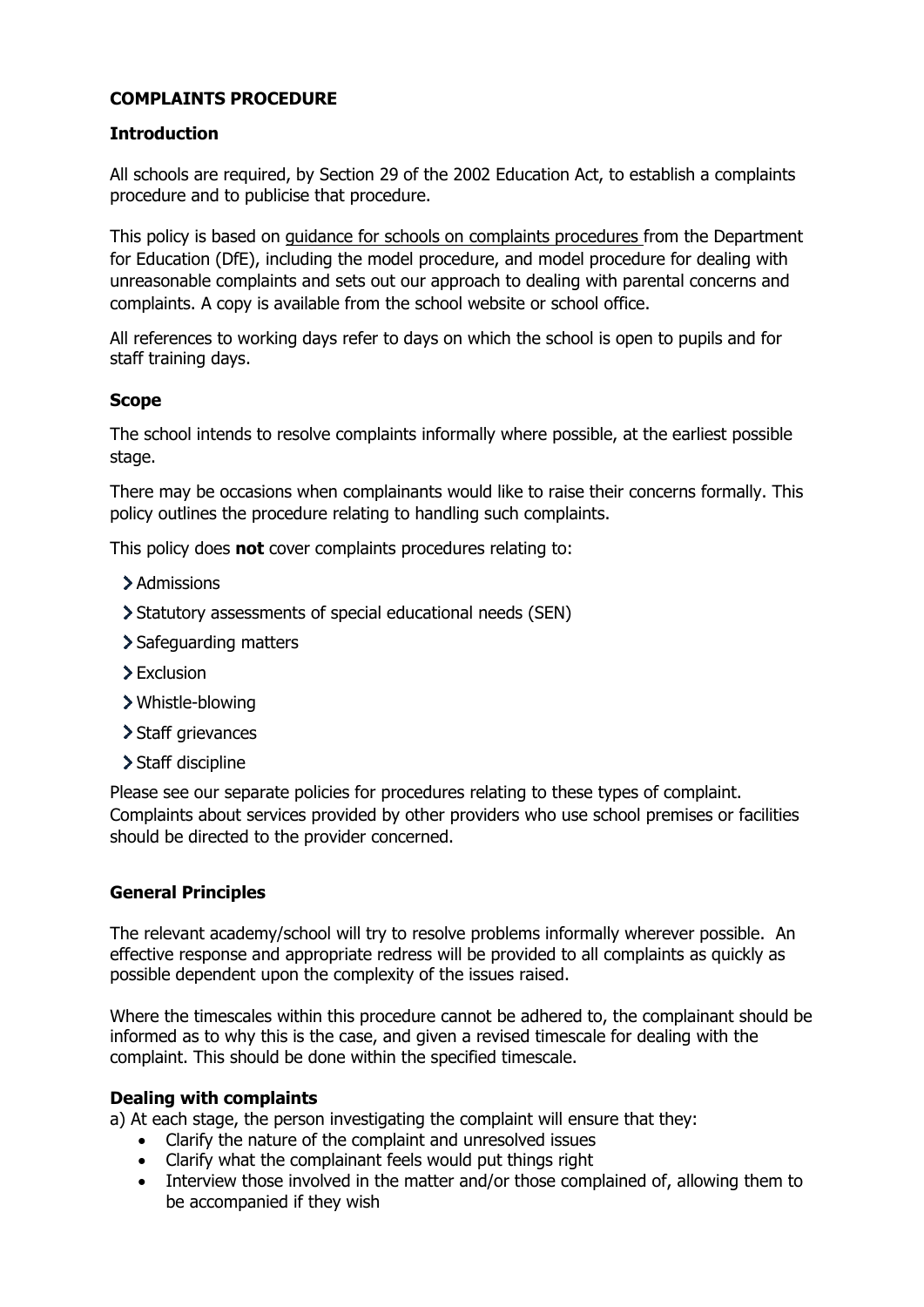• Keep appropriate notes of any interview(s) held.

b) At each stage, the person investigating the complaint will seek ways to resolve the complaint satisfactorily.

#### **Records**

All complaints will be recorded by the academy/school, including informal complaints. The headteacher is responsible for ensuring that staff record all complaints and their outcome.

- Records relating to individual complaints are confidential, except where the secretary of state or a statutory body conducting an inspection requests access to them.
- The Trust Board will monitor the level and the subject matter of complaints and review the outcomes on a regular basis through the mechanism of performance and data reporting.

#### **Inspire Partnership Academies/Schools**

The officer with responsibility for ensuring that this policy is implemented in Inspire Partnership academies/schools is the Chief Operating Officer (COO). Complainants should be aware that headteachers will send a copy of the complaint at Stage 2 to the COO. Headteachers may also refer complaints received to the Chief Operating Officer because they consider the matter is one of such a nature that it should be investigated independently of the academy/school. Likewise, complaints may be retrieved and dealt with by Inspire for the same reason. Where a complaint is made direct to Inspire, it will be logged by the Chief Operating Officer and forwarded to the academy/school unless it is retrieved as stated above.

#### **Dealing with Complaints – Initial Concerns**

It is important to be clear about the difference between a concern and a complaint.

A concern may be defined as 'an expression of worry or doubt over an issue considered to be important for which reassurances are sought'.

A complaint may be defined as 'an expression of dissatisfaction however made, about actions taken or a lack of action'.

Taking informal concerns seriously at the earliest stage will reduce the numbers that develop into formal complaints. It is in everyone's interest that concerns and complaints are resolved at the earliest possible stage. All our schools take concerns seriously and will make every effort to resolve the matter as quickly as possible.

The policy which follows deals with complaints but the underlying principle is that concerns ought to be handled, if at all possible, without the need for formal procedures. The requirement to have a complaints procedure need not in any way undermine efforts to resolve the concern informally. In most cases the class teacher or the individual delivering the service, will receive the first approach.

#### **Anonymous Complaints**

We will not normally investigate anonymous complaints. However, the Headteacher or Chair of Governors, if appropriate, will determine whether the complaint warrants an investigation.

#### **Dealing with Complaints – Formal Procedures**

The formal procedures will need to be invoked when initial attempts to resolve the issue are unsuccessful and the person raising the concern remains dissatisfied and wishes to take the matter further.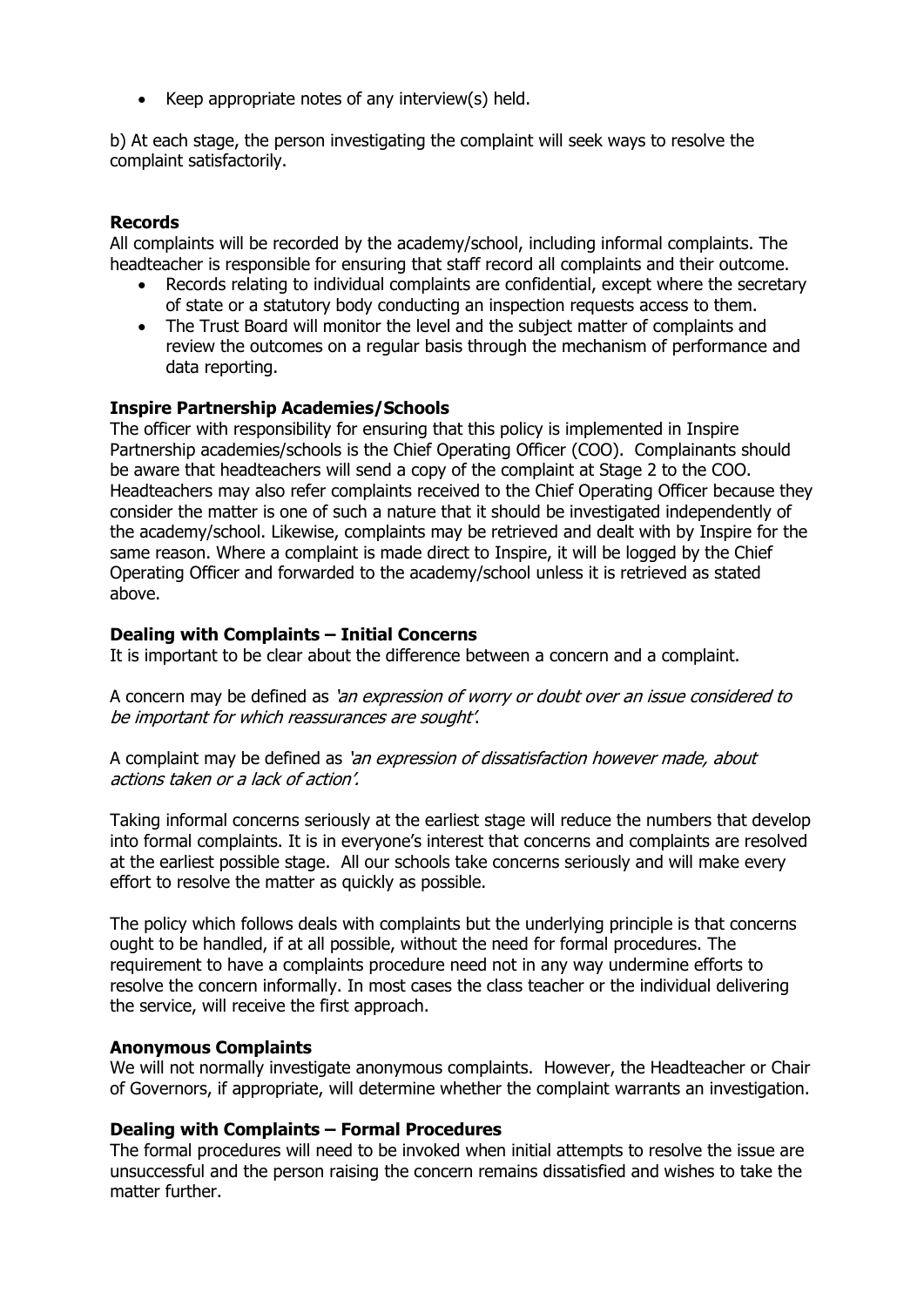# **Framework of Principles**

Our Complaints Procedure:

- encourages resolution of problems by informal means wherever possible;
- is easily accessible and publicised:
- is simple to understand and use;
- is impartial;
- is non-adversarial;
- allows swift handling within agreed time-limits for action and keeping people informed of progress;
- ensures a full and fair investigation;
- respect people's desire for confidentiality;
- addresses all the points at issue and provide an effective response and appropriate redress, where necessary;
- provides information to the Academy's senior management team so that services can be improved.

# **Investigating Complaints**

At each stage, the person investigating the complaint makes sure that they:

- establish what has happened so far, and who has been involved;
- clarifies the nature of the complaint and what remains unresolved;
- meets with the complainant or contacts them (if unsure or further information is necessary);
- clarifies what the complainant feels would put things right;
- interviews those involved in the matter and/or those complained of, allowing them to be accompanied if they wish;
- conducts the interview with an open mind and is prepared to persist in the questioning;
- keeps notes of the interview;
- Interviews should be recorded, signed and dated by the individual.

## **Resolving Complaints**

At each stage in the procedure the Academy/School will keep in mind ways in which a complaint can be resolved. It might be sufficient to acknowledge that the complaint is valid in whole or in part. In addition, it may be appropriate to offer one or more of the following:

- an apology;
- an explanation;
- an admission that the situation could have been handled differently or better;
- an assurance that the event complained of will not recur;
- an explanation of the steps that have been taken to ensure that it will not happen again;
- an undertaking to review Academy policies in light of the complaint.

It would be useful if complainants were encouraged to state what actions they feel might resolve the problem at any stage. An admission that the Academy could have handled the situation better is not the same as an admission of negligence.

## **Vexatious Complaints**

This procedure should limit the number of complaints that become protracted.

However, there will be occasions when, despite all stages of the procedures having been followed, the complainant remains dissatisfied. If the complainant tries to reopen the same issue, the Chair of the Local Governing Body or CEO is able under this policy to inform them in writing that the procedure has been exhausted and that the matter is now closed.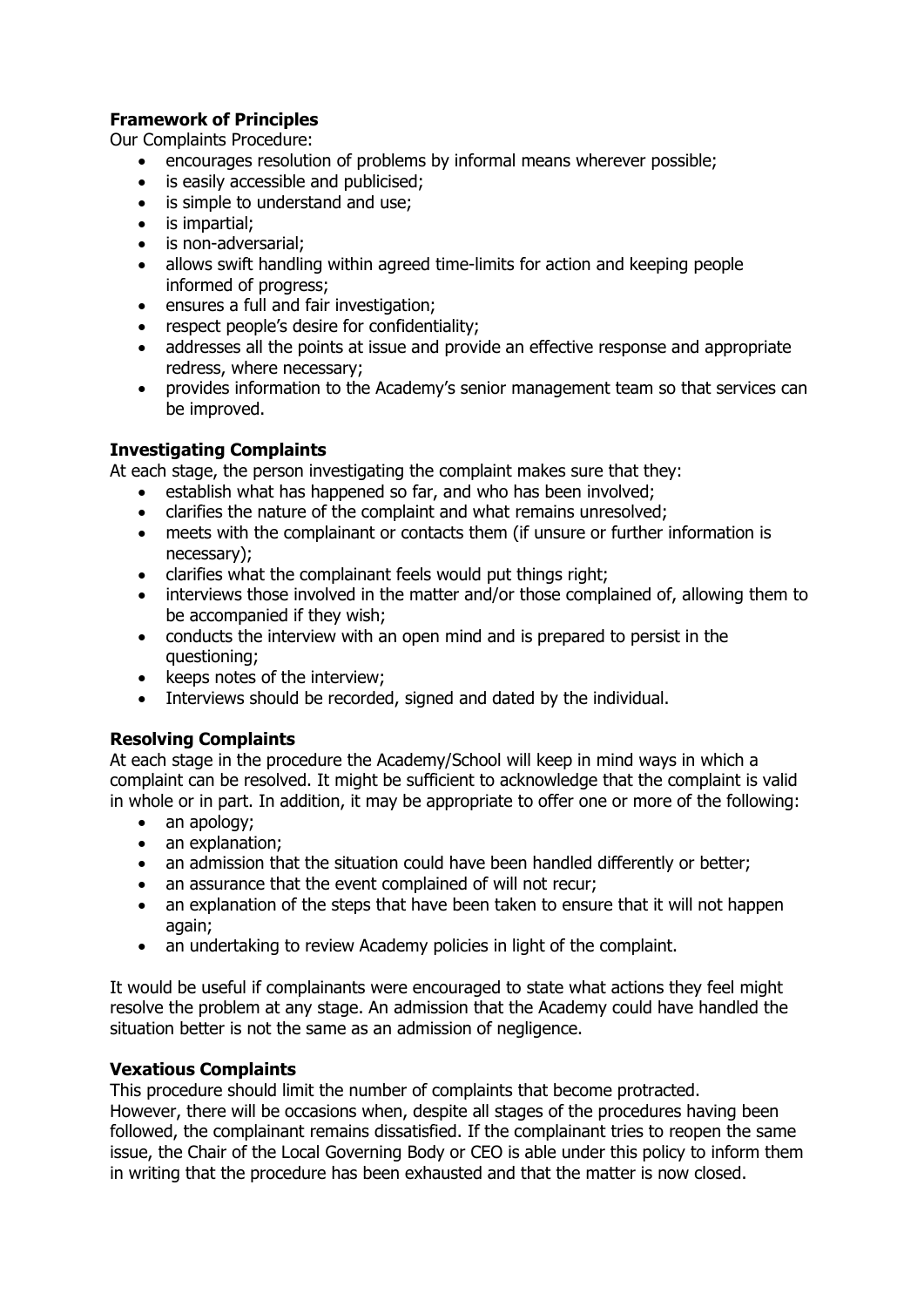#### **Time-Limits**

You must raise the complaint within three months of the incident or, where a series of associated incidents have occurred, within three months of the last of these incidents. Complaints need to be considered, and resolved, as quickly and efficiently as possible using time limits published in this policy. However, where further investigations are necessary, new time limits can be set and the complainant sent details of the new deadline and an explanation for the delay.

The Academy/School will publicise the complaints policy on their website and available from the school office.

#### **Complaints Received Outside of Term Time**

We will consider complaints made outside of term time to have been received on the first school day after the holiday period.

#### **Withdrawl of a Complaint**

If a complainant wants to withdraw their complaint, we will ask them to confirm this in writing.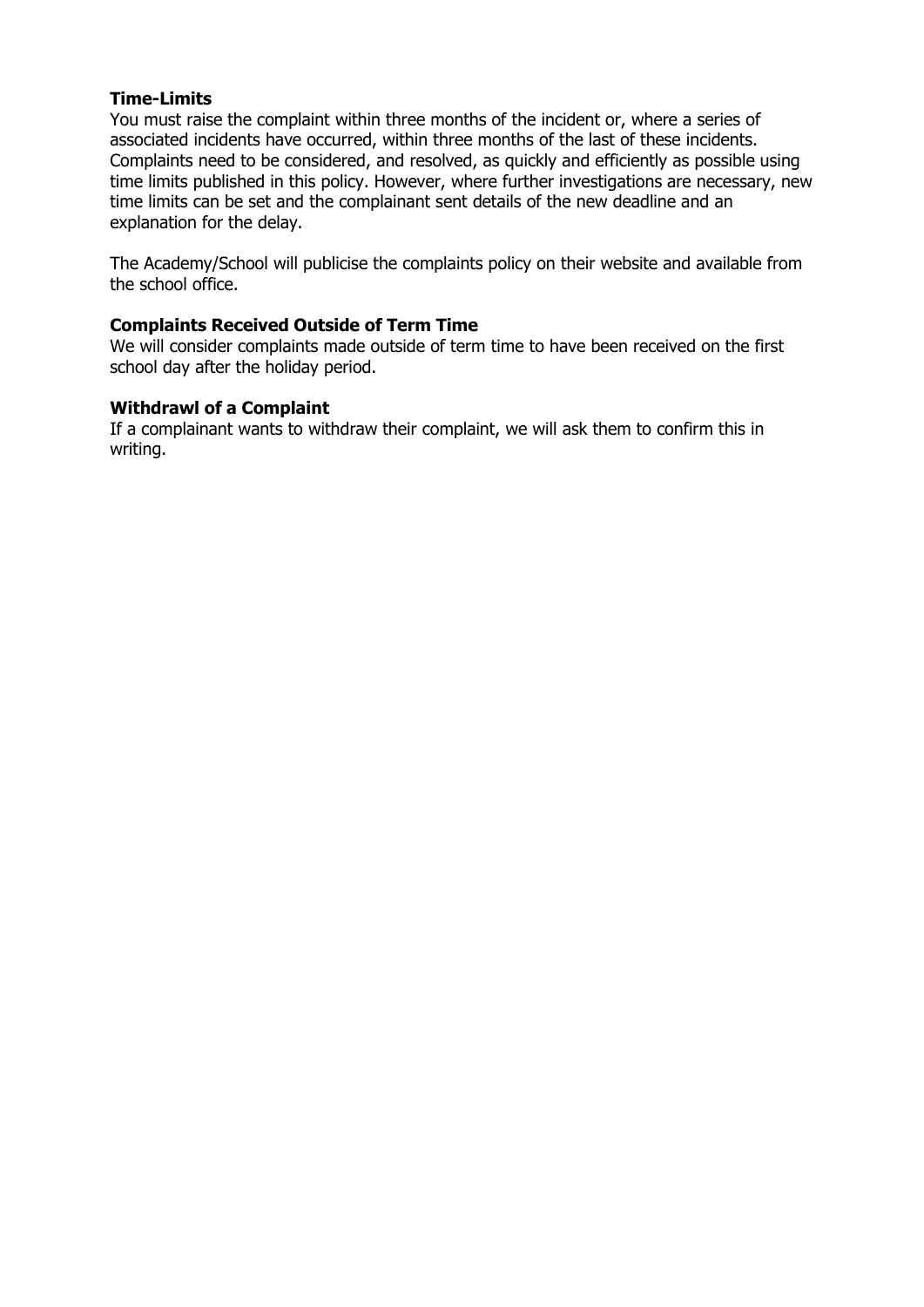#### **STAGE ONE – Complaint heard by Staff Member/informal complaints and concerns**

#### **Guidelines**

It is in everyone's interest that complaints are resolved at the earliest possible stage. The experience of the first contact between the complainant and the school can be crucial in determining whether the complaint will escalate. To that end, staff will be periodically made aware of the procedures so that they know what to do when they receive a complaint.

Parents must feel able to raise concerns with members of staff without any formality, either in person, by telephone or in writing. On occasion, it may be appropriate for someone to act on behalf of a parent. A parent/carer may request a preliminary discussion about an issue to help decide whether he or she wishes to take the matter further. The Academy will try to respect the views of a complainant who indicates that he/she would have difficulty discussing a complaint with a particular member of staff. In these cases, the matter will be referred to another staff member. Where the complaint concerns the Headteacher, the complainant can be referred to the Chair of Governors.

Similarly, if the member of staff directly involved feels too compromised to deal with a complaint, the Headteacher may consider referring the complainant to another staff member. The member of staff may be more senior but does not have to be. The ability to consider the complaint objectively and impartially is crucial.

Where the first approach is made to a Governor, the next step would be to refer the complainant to an appropriate member of staff and advise them about the procedure. Governors should not act unilaterally on an individual complaint outside the formal procedure or be involved at the early stages in case they are needed to sit on a panel at a later stage of the procedure.

Where no satisfactory resolution has been found, the complainant may wish their concern to be considered further. If so, they should be advised about how to proceed with their complaint and about any independent advice available to them.

#### **Procedure**

Parents/carers will be given an opportunity to discuss their concerns with the appropriate member of staff, who can clarify the nature of their concern and reassure them that the school wants to hear about it. The member of staff may explain to the parent/carer how the situation arose. It may also be helpful, at this point, to identify what sort of outcome the parent/carer is looking for.

The member of staff will need to respond appropriately, taking into account the seriousness of the complaint. In many cases, this will lead to immediate resolution of the issue.

If the member of staff first contacted cannot deal immediately with the matter, or if they need to refer the matter to someone else, they will make a clear note of the date, name and contact address/phone number of the complainant.

In either case, the member of staff should subsequently ensure that appropriate action is taken to deal with the matter speedily.

Where the concern relates specifically to the Headteacher, the parent should be given the opportunity to meet with the Headteacher to discuss and resolve the problem. In some circumstances, the complainant may prefer to contact the Chair of Governors and this should be accommodated.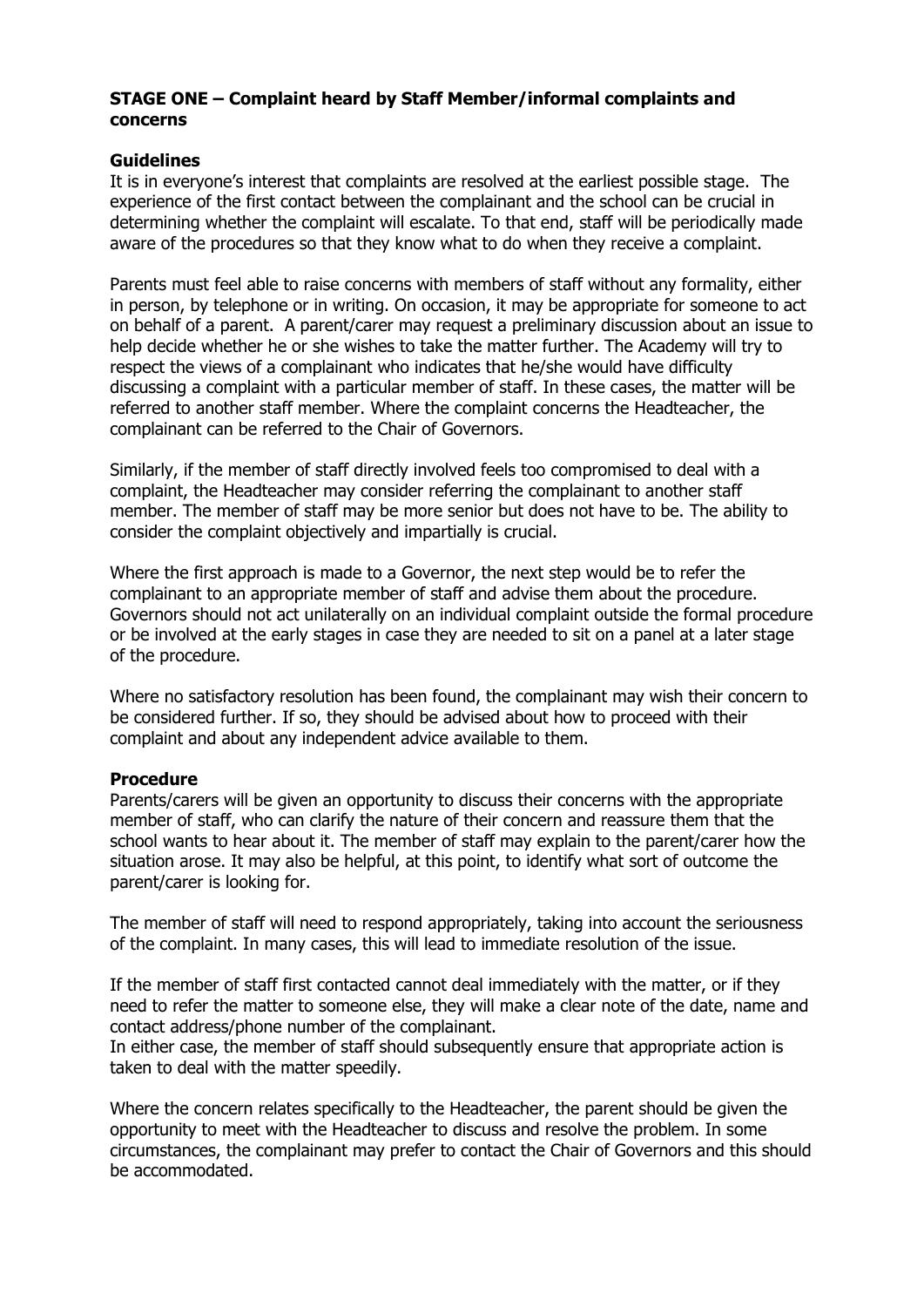The staff member dealing with the complaint should make sure that the complainant is clear what will happen next (if anything). This should be put in writing only if it seems the best way of making the outcome clear.

Where no satisfactory resolution has been found, the complainant may wish their concern to be considered further. If so, they will be advised about how to proceed with their complaint and about any independent advice available to them.

## **STAGE TWO – Formal consideration by the Headteacher (or other appropriate person)**

#### **Guidelines**

It will now have become clear that the concern is a definite complaint. In some cases, the Headteacher will already have been involved in looking at the matter. In others, it will be his/her first involvement.

The Headteacher may designate another member of staff to investigate the complaint and collate some of the information from the various parties involved.

#### **Procedure**

Complaints should be made via a "Stage 2 Complaint Form" unless the complainant is unable to express the complaint in written form. The "Stage 2 Complaint Form" must be **submitted within 3 months of the incident occurring** unless the complainant has valid reasons.

**The complainant's "Stage 2 Complaint Form" should be acknowledged in writing within 5 school days of receipt.** The acknowledgement will give a brief explanation of the school's complaints procedure and a target date for providing a response to the complaint. **This will normally be within 10 school days.** Where this is not possible, a letter will be sent to the complainant explaining the reasons for the delay and giving a revised response date.

A copy of the Stage 2 Complaint Form will be sent to the Chief Operating officer at Inspire Partnership Multi Academy Trust.

The Academy/Schools will endeavour even at this stage to reach an agreed solution to the complaint in the interests of all involved. Prolonging a complaint longer than is necessary may be harmful to any or all parties involved.

The Headteacher will investigate the complaint appropriately.

Once all relevant facts have been established, the Headteacher will then produce a written response to the complainant and may also wish to meet the complainant to discuss/resolve the matter directly. A written response will include a full explanation of the decision and the reasons for it. Where appropriate, this will include what action the school will take to resolve the complaint.

Where the original complaint is against a Headteacher, Stage Two should be conducted by the Chair of Governors. If the complaint progresses to the formal stage this will be conducted by the Vice Chair or other nominated governor or member of the Trust Board. Where the complaint concerns the CEO or a Trustee, the complaint will be referred to the Chair of the Trust Board to investigate. Where the complaint concerns the Chair, the Vice Chair of the Trust Board will investigate the complaint.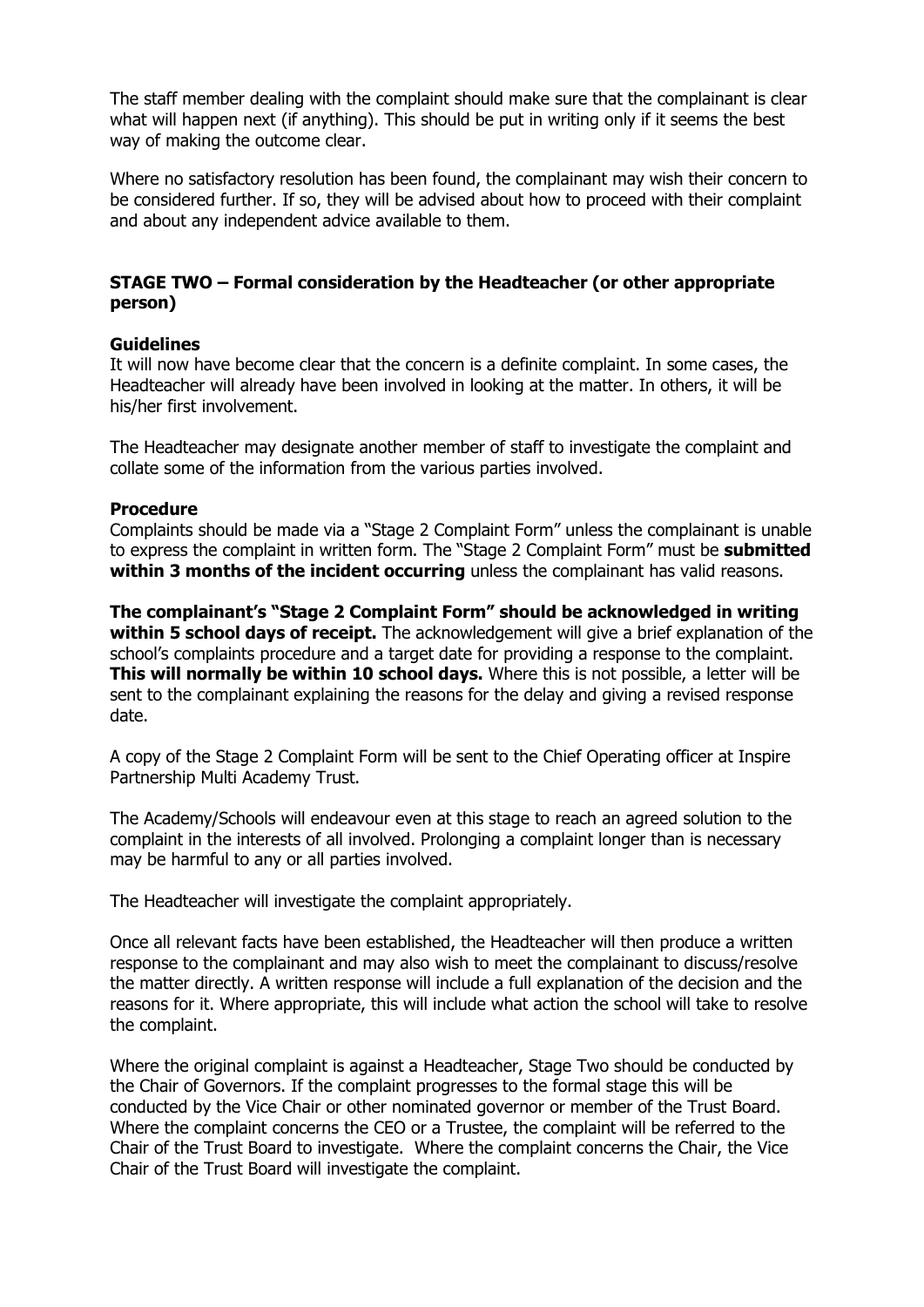Where the complaint is against the Chair of Governors the first stage should be conducted by the Vice Chair of Governors, or another governor nominated by him/her. If the complaint progresses to the formal stage this will be conducted by another nominated governor or member of the Trust Board.

# **STAGE THREE – Formal Consideration by a Complaints Review Appeal Panel**

### **Guidelines**

All complaints that reach this stage will have done so because the complainant has not been satisfied by the responses received at Stages 1 and 2.

The complainant should complete and submit a "Stage 3 Complaint Form" to request that their complaint is put before a Complaints Review Panel. The Chair, or, where the complaint is against the Chair, to the Vice-Chair or other nominated governor, will then convene a meeting of the Review Panel. The complaint form should state the original complaint and the reasons for on-going dissatisfaction. The Chair of Governors, Vice Chair or nominated governor, may decline to accept a complaint into the Review Stage where s/he, acting reasonably, believes that the complaint has been wholly upheld at the Formal Stage and in all the circumstances there is no merit in the matter proceeding further.

The Complaints Review Panel hearing is the last stage of the complaints procedure and is not convened merely to rubber-stamp previous decisions. Their remit is to

- Dismiss the complaint in whole or in part;
- Uphold the complaint in whole or part;
- Decide on the appropriate action to be taken to resolve the complaint;
- Recommend changes to the Academy/School systems or procedures to ensure that problems of a similar nature do not recur.

The Complaints Review Hearing is independent and impartial. Only Governors who have had no prior knowledge or involvement in the case can sit on the Complaints Review Panel. The Panel will consist of at least three people who were not directly involved in the matters detailed in the complaint. At least one panel member shall be independent of the management and running of the academy. The Chief Operating Officer will support the Panel and attend the hearing to ensure all procedures are adhered to.

It is important that individual Governors do not become embroiled in complaints at earlier stages because of potential prejudice. If individual Governors are approached about a complaint they should not respond but should refer the complainant to the complaints procedure and/or the appropriate member of school staff.

As Stage 3 is the last chance for a solution or compromise to be reached, every effort will be made to reach agreement through conciliation or mediation. Parents/carers are also encouraged to seek advice at this stage if they have not previously done so.

It is important that the panel views the complaint as being against the school rather than an individual staff member whose actions may have led to the original complaint.

#### **Procedures**

A Complaints Panel hearing should be requested by submitting a "Stage 3 Complaint Form" unless the complainant is unable to express the complaint in written form. The "Stage 3 Complaint Form" should be **submitted within 10 school days following receipt of the response from Stage 2**, unless the complainant has valid reasons.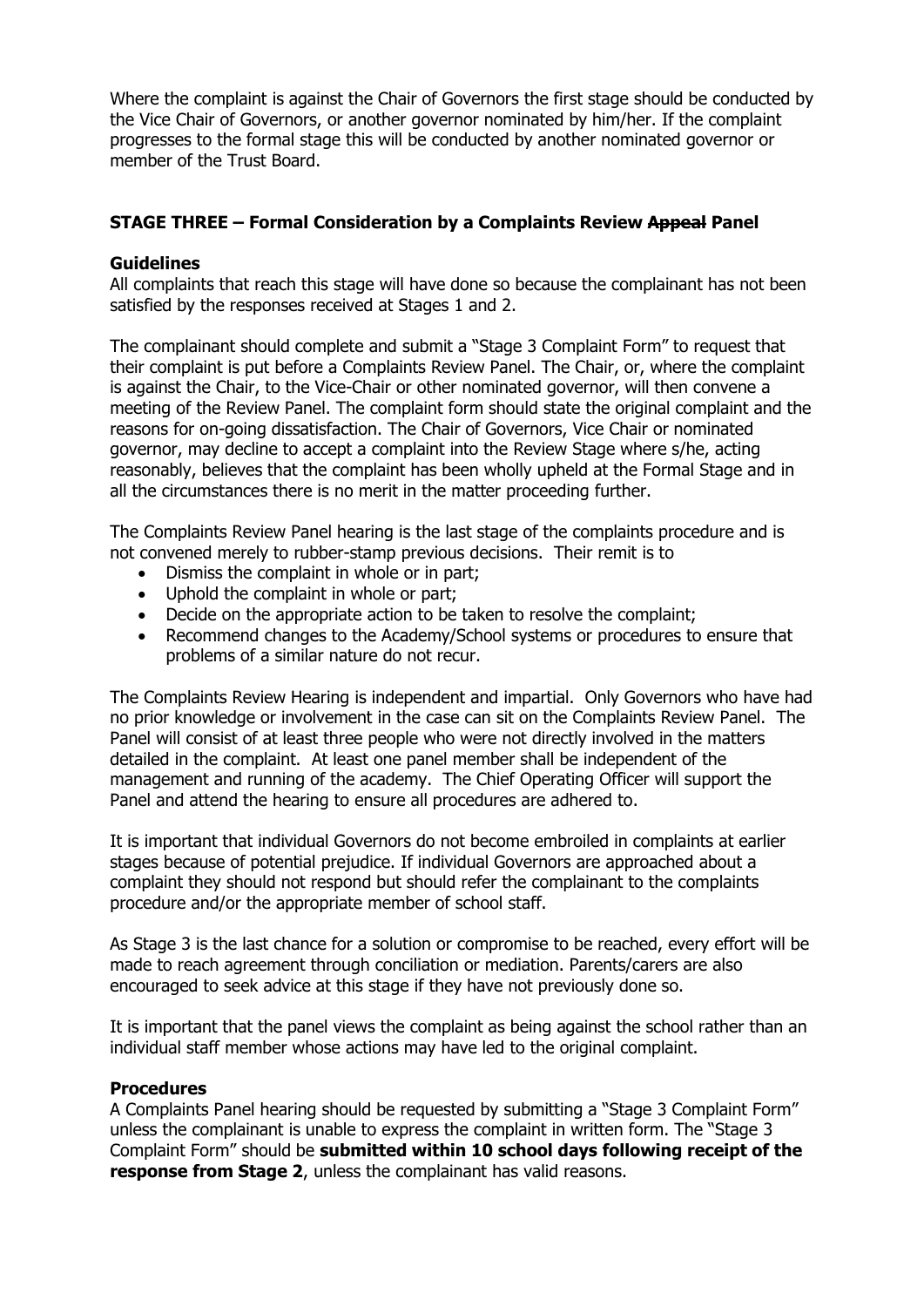Following receipt of a Stage 3 request, the procedures outlined below will be followed:

(i) The school will write to the complainant to acknowledge receipt of the written request **within 5 school days.** 

(ii) The acknowledgement will inform the complainant that a panel will consider the complaint **within 20 school days**. Where this is not possible, the reason for delay should be explained to the complainant along with a suggested revised target date.

(iii) The letter will ask the complainant (if they have not already done so) to submit, as soon as possible, a written statement setting out clearly the aspects of the complaint that they wish to be considered. The Headteacher and/or appropriate member of staff will also be invited to provide a written statement.

The letter will also explain that the complainant and the Headteacher have the right to submit any further documents relevant to the complaint. Both parties should send such documentation to the Chair of the Complaints Review Panel **at least eight school days**  before the complaint hearing.

The letter to the Complainant and Headteacher should also inform them of their right attend the final panel hearing and to be accompanied to the meeting by a friend/advocate/ interpreter if they wish.

A copy of the Stage 3 Complaint Form will be sent to the Chief Operating officer at Inspire Partnership Multi Academy Trust.

### **Hearing the Complaint at the Meeting**

The aim of the meeting will be to resolve the complaint and achieve reconciliation between the Academy/School and the complainant.

In the interest of natural justice, the introduction of previously undisclosed evidence or witnesses would be a reason to adjourn the meeting so that the other side has time to consider and respond to the new evidence.

The recommended conduct of the meeting is as follows:

a. The Chair of the panel will welcome the complainant, introduce the panel members and explain the procedure.

b. The Chair of the panel will invite the complainant to explain the complaint.

c. The Committee members may question the complainant about the complaint and the reasons why it has been made.

d. The Headteacher will be invited by the Chair of the panel to question the complainant about the complaint and why it has been made.

e. The Chair of the panel will invite the Headteacher to make a statement in response to the complaint. At the discretion of the Chair of the panel the Headteacher may invite members of staff directly involved in the complaint to supplement his/her response.

f. The Committee members may question the Headteacher and/or members of staff about the response to the complaint.

g. The Chair of the panel will allow the complainant to question the Headteacher and/or members of staff about the response to the complaint.

h. Any party has the right to call witnesses, subject to the approval of the Chair of the Committee.

i. The Committee, the Headteacher and the complainant have the right to question any such witness.

j. The Headteacher will be invited by the Chair of the panel to make a final statement.

k. The complainant will be invited by the Chair of the panel to make a final statement.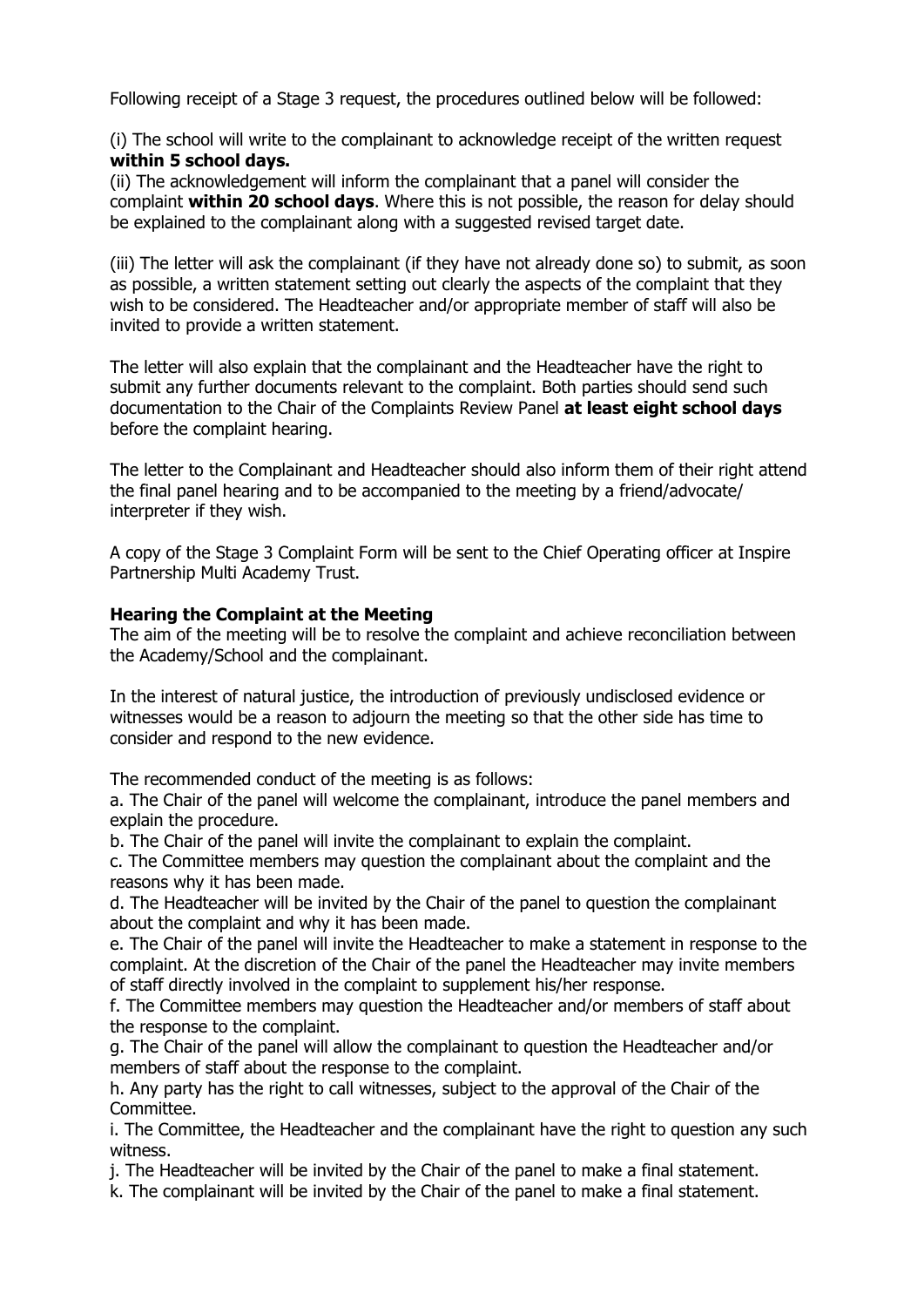l. The Chair of the panel will explain to the complainant and the Headteacher that the decision of the panel will now be considered and a written decision will be sent to both parties within 15 working days. The Chair of the panel will then ask all parties to leave except for members of the Committee.

m. The Committee will then consider the complaint and all the evidence presented and; i. Reach a decision on the complaint and the reasons for it.

ii. Decide upon the appropriate action to be taken to resolve the complaint.

n. The Governors sitting on the panel need to be aware of the complaints procedure before the meeting.

If the complainant remains unsatisfied, they may then take their complaint to the Education & Skills Funding Agency (ESFA).

### **Roles and Responsibilities**

### **The Role of the Chief Operating Officer**

The person in charge of co-ordinating the complaints procedure at the academy/school is the Headteacher. Overall responsibility is retained by Inspire through the Chief Operating Officer. The role of governors arises only in respect of appeals where the complainant remains dissatisfied with attempts to resolve the issue of complaint and as set out above.

The Chief Operating Officer is the contact point for the complainant and is required to:

- set the date, time and venue of the hearing, ensuring that the dates are convenient to all parties and that the venue and proceedings are accessible;
- collate any written material and send it to the parties in advance of the hearing;
- meet and welcome the parties as they arrive at the hearing;
- record the proceedings;
- notify all parties of the panel's decision.

The Chief Operating Officer may delegate elements of this role to relevant officers, but retains the responsibility of ensure that all of the above is completed in line with this policy.

## **The Role of the Chair of the Panel**

The Chair of the Panel has a key role, ensuring that:

- the remit of the panel is explained to the parties and each party has the opportunity of putting their case without undue interruption;
- the issues are addressed;
- key findings of fact are made;
- parents and others who may not be used to speaking at such a hearing are put at ease;
- the hearing is conducted in an informal manner with each party treating the other with respect and courtesy;
- the panel is open minded and acting independently;
- no member of the panel has any involvement in an earlier stage of the procedure;
- each side is given the opportunity to state their case and ask questions;
- written material is seen by all parties.

#### **Checklist for a Panel Hearing**

- The panel needs to take the following points into account:
- The hearing is as informal as possible.
- Witnesses are only required to attend for the part of the hearing in which they give their evidence. Students may not appear as witnesses, but they may provide statements.
- After introductions, the complainant is invited to explain their complaint, and be followed by their witnesses.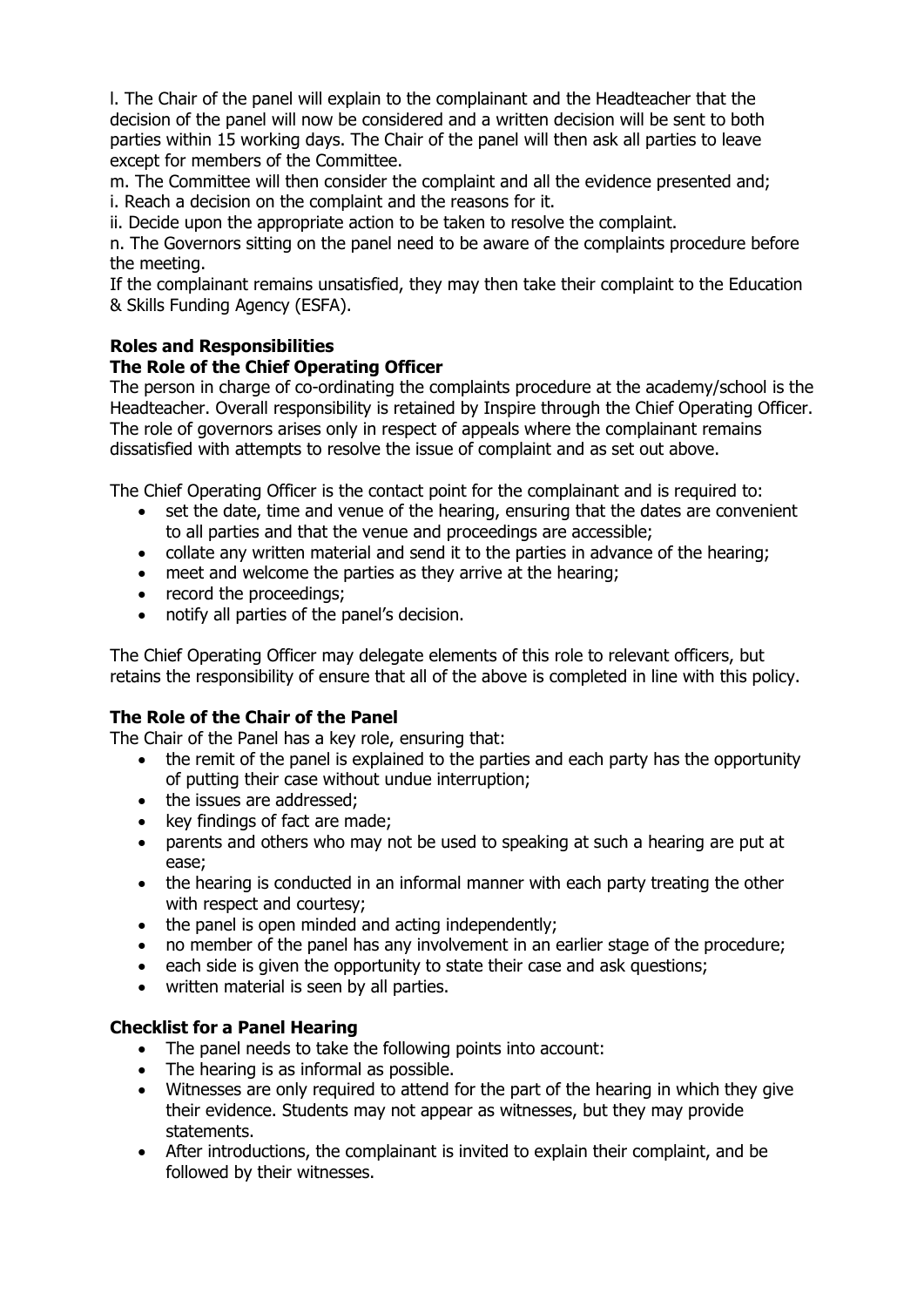- The Headteacher may question both the complainant and the witnesses after each has spoken.
- The Headteacher is then invited to explain the Academy/School's actions and be followed by the Academy/School's witnesses.
- The complainant may question both the Headteacher and the witnesses after each has spoken.
- The panel may ask questions at any point.
- The complainant is then invited to sum up their complaint.
- The Headteacher is then invited to sum up the Academy's actions and response to the complaint.
- Both parties leave together while the panel decides on the issues.
- The Chairman explains that both parties will hear from the panel within a set time scale.

The panel must reach a unanimous or majority decision as to whether or not to uphold the complaint wholly or in part, and what action (if any) the school needs to take to resolve the complaint. This may include referring the matter to another formal process, whether in relation to a complaint against a governor or a member of the school staff. Normally the governors will reach a decision at this point but they may feel the need to take further advice. Where this is the case they should endeavour to reach a decision as soon as possible.

The outcome will be communicated to both parties in writing as soon as possible but, in any case, within five working days of reaching their decision. The response will detail whether the complaint is upheld wholly or in part and briefly summarise the basis on which governors arrived at this conclusion. The response should also include any lessons learnt and specify any action to be taken by the school as a result of the complaint and within what timescales

A report and any recommendations should be presented to the school's Governing Body at the next full meeting.

A written statement outlining the decision of the Panel must be sent to the complainant, Headteacher and any staff named in the complaint.

The Panel may wish to obtain legal advice on the content of the decision letter. If any disciplinary action is to be taken against a member of staff then, to protect his/her rights, only the phrase "**appropriate action has or will be taken"** should be used.

The complainant may contact the ESFA if they are dissatisfied with the way in which their complaint has been handled once the full complaints procedure with the academy/school has been completed.

## **CLOSURE OF COMPLAINTS**

Very occasionally, the school will feel that it needs, regretfully, to close a complaint where the complainant is still dissatisfied.

If a complainant persists in making representations to the school – to the Headteacher, designated Governor, Chair of Governors or anyone else, this can be extremely timeconsuming and can detract from the responsibility to look after the interests of all the children.

For this reason, correspondence (including personal approaches, as well as letters and telephone calls) will be closed on a complaint where it is felt that all reasonable action to resolve the complaint has been taken and that the Complaints Procedure has been fully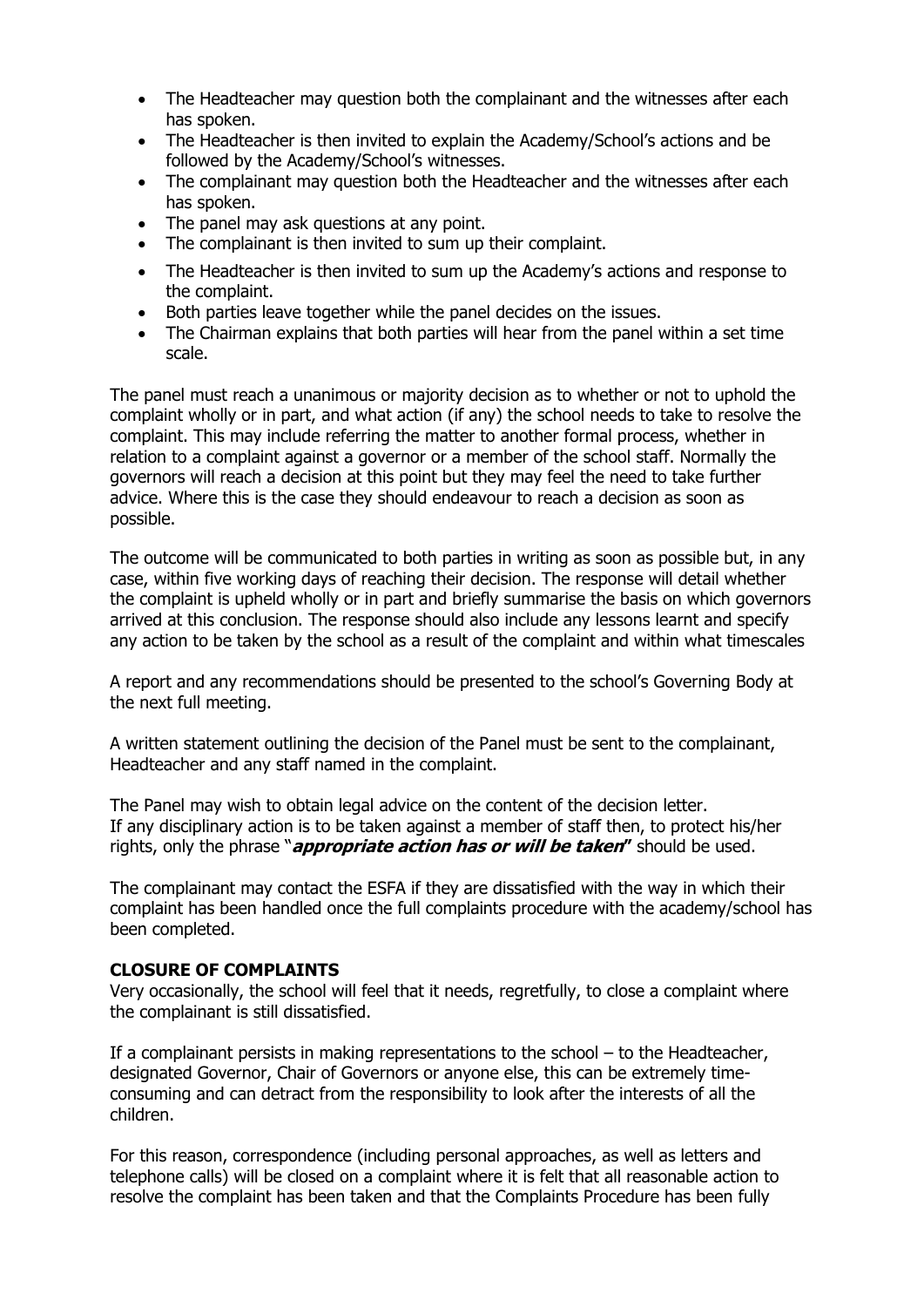completed. Correspondence received from the complainant subsequent to closure will be kept on file, indefinitely, as will notes of telephone calls and any further personal calls referring to the matter.

If deadlines set out within the Complaints Procedure are not met (without a valid reason), the complaint will be closed at the end of the last stage reached.

The Chair of Governors (or designated Governor) may decide, therefore, that every reasonable action has been undertaken to resolve the complaint and that a Complaints Appeal Panel would not help to move things forward.

If a complainant has completed the school's Complaints Procedures (with or without recourse to a Complaints Panel) and is still unhappy with the outcome or decision from the Governing Body, they have the right to refer their complaint to the ESFA.

The ESFA will not normally re investigate the substance of complaints or overturn any decisions made by the school/trust. They will consider whether they school/trust have adhered to education legislation and any statutory policies connected with the complaint. At the time of writing this procedure, the ESFA procedure and the ESFA academy complaints form are available at: https://www.gov.uk/complain-about-school

| Signature<br>CEO:                         | SWickerman |
|-------------------------------------------|------------|
| Signature<br><b>Chair of Trust Board:</b> |            |
| Date:                                     | 6.10.2021  |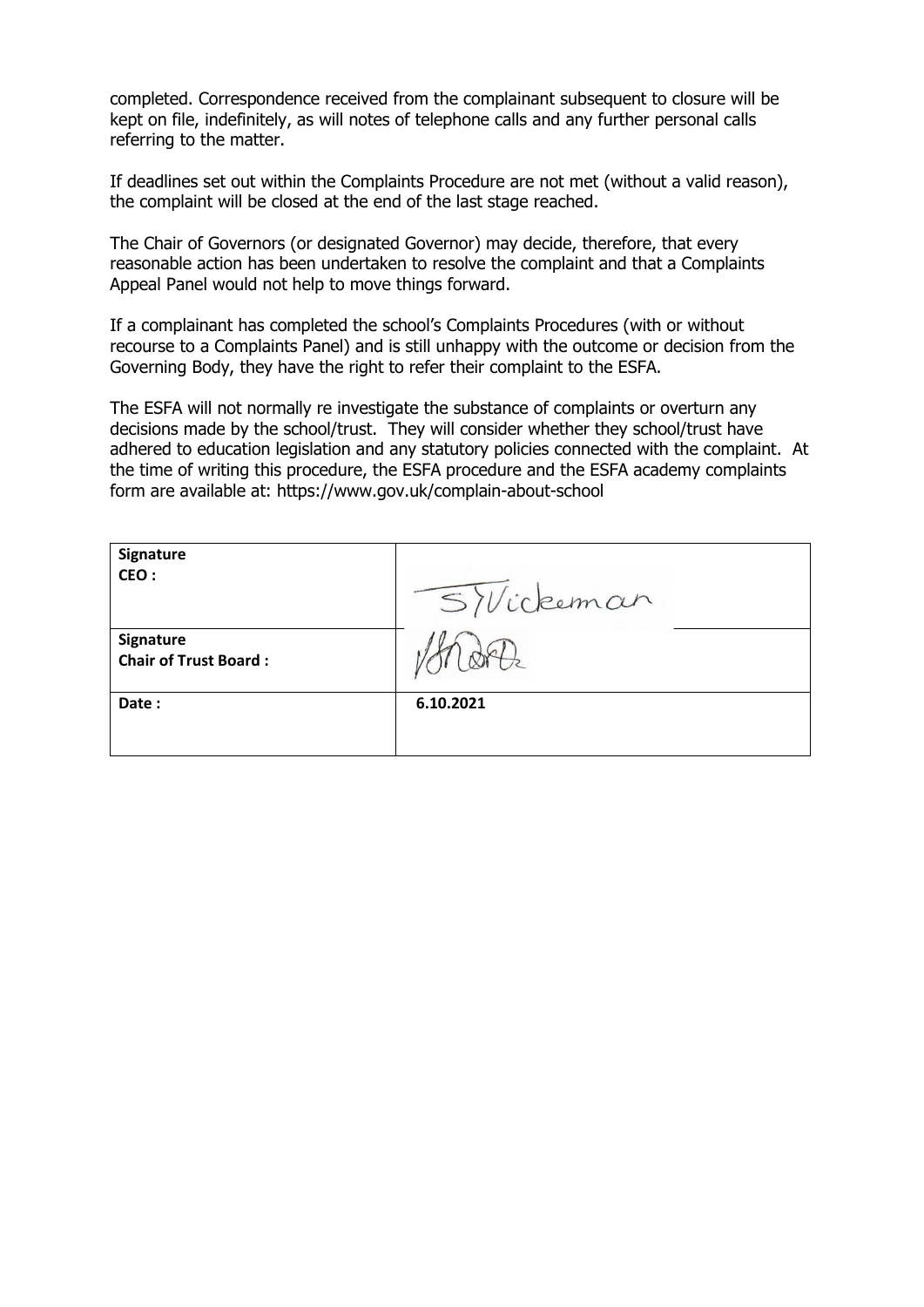## **Appendix A STAGE TWO COMPLAINT FORM**

It is important that you attempt to resolve any difficulties in the first instance by discussing your concerns/complaint with a member of staff at school. Many complaints can be settled on an informal basis over the telephone by speaking directly with a member of staff or the Headteacher. If you have tried this and are still not satisfied with the response then please fill in all the sections of this form and return it to the school. **The form should be completed and submitted within 3 months of the incident for the complaint to be considered.** 

| Your name:                                                                                           |
|------------------------------------------------------------------------------------------------------|
| Pupil's name (if relevant):                                                                          |
| Your relationship to the pupil (if relevant):                                                        |
| Address:                                                                                             |
| Postcode:                                                                                            |
| Daytime telephone number:                                                                            |
| <b>Evening telephone number:</b>                                                                     |
| Please give details of your complaint.                                                               |
|                                                                                                      |
|                                                                                                      |
|                                                                                                      |
| What action, if any, have you already taken to try and resolve your complaint. (Who did you speak to |
| and what was the response)?                                                                          |
|                                                                                                      |
|                                                                                                      |
| What actions do you feel might resolve the problem at this stage?                                    |
|                                                                                                      |
|                                                                                                      |
|                                                                                                      |
| Are you attaching any paperwork/evidence? If so, please give details.                                |
|                                                                                                      |
|                                                                                                      |
| Signature:                                                                                           |
| Date:                                                                                                |
| School use (a copy must be sent to the COO at Inspire)                                               |
| Date acknowledgement sent:                                                                           |
| By who:                                                                                              |
| Complaint referred to Headteacher / Designated Member of Staff:                                      |
| <b>Date</b>                                                                                          |
|                                                                                                      |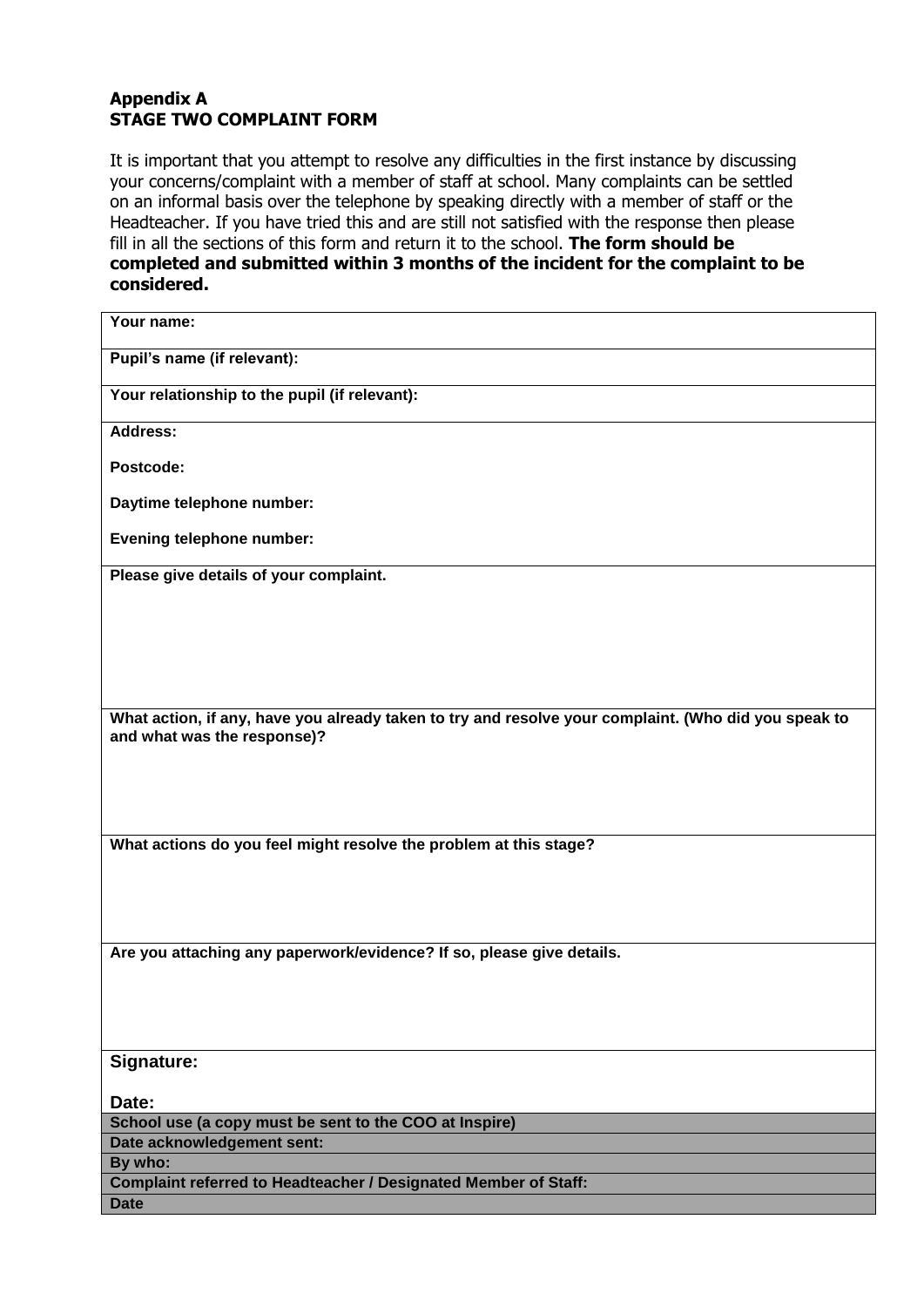# **Appendix B STAGE THREE COMPLAINT FORM**

If you are not satisfied with the response received from the Chair of Governors'/Designated Governor's investigation of your complaint, then please complete this form and return it to the school. **The form should be completed and submitted within 10 school days of receipt of the Chair of Governors'/Designated Governor's response for the complaint to be progressed.** 

## **Your name:**

**Date Chair of Governors' response received:** 

**Please provide any further details that you would wish to share with the Panel of Governors hearing your complaint.** 

**Signature:** 

**Date:** 

**School use (a copy must be sent to the COO at Inspire) Date acknowledgement sent:** 

**By who:** 

**Complaint referred to Chair of Governors / Designated Governor:**